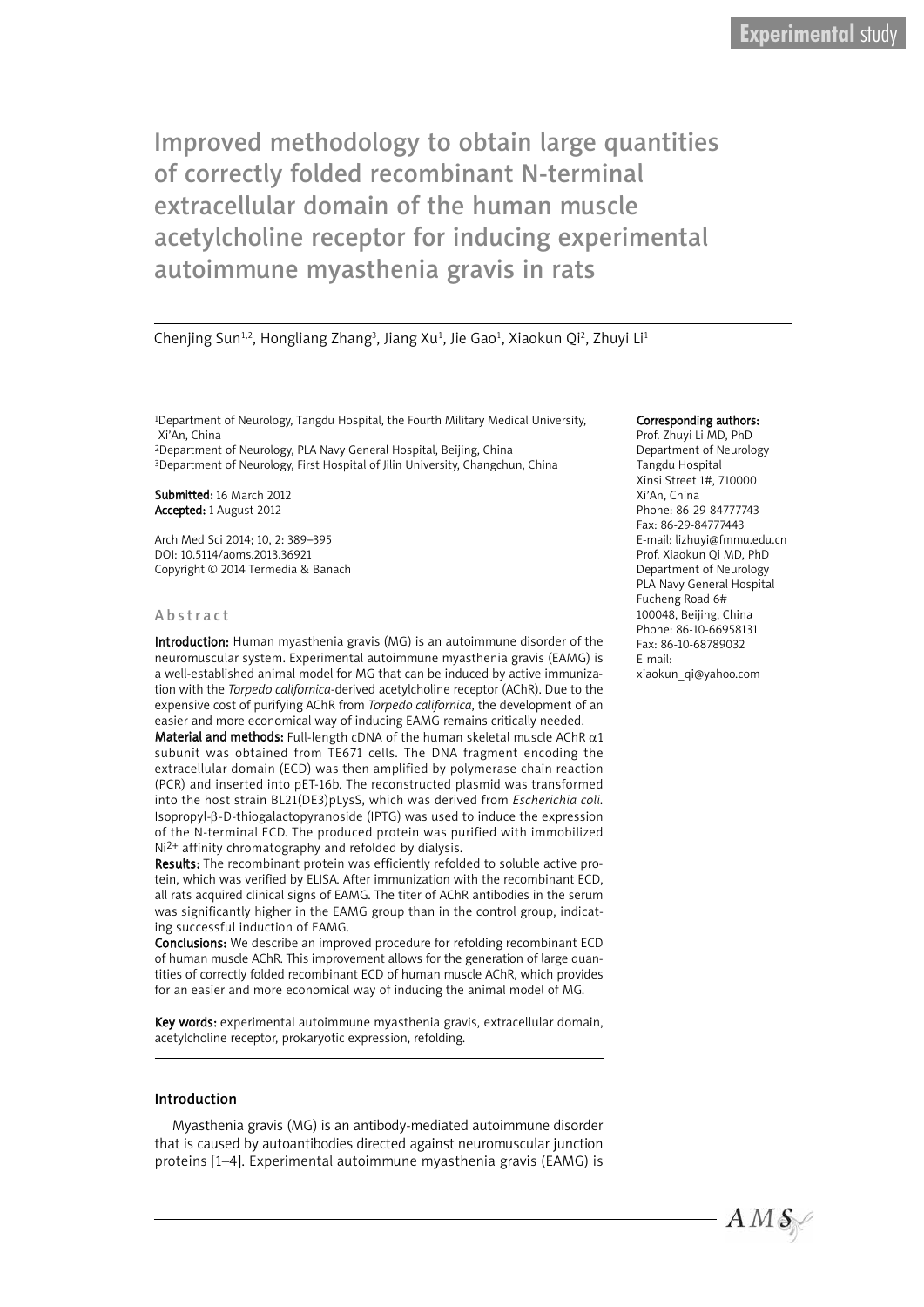a well-established animal model for exploring the mechanism underlying the pathophysiology of MG and developing novel therapeutic strategies [5]. Experimental autoimmune myasthenia gravis can be induced by the passive transfer of serum from patients with MG to mice or by active immunization against the *Torpedo californica*-derived acetylcholine receptor (AChR) [6]. Due to the limited yield of serum from patients with MG, and the high cost of AChR purification from *Torpedo californica*, development of an easier and more economical way to induce EAMG remains an unmet need in this field.

The nicotinic AChR (nAChR) molecule is an oligomeric transmembrane glycoprotein that consists of five homologous subunits in the stoichiometry  $\alpha_2\beta\gamma\delta$  (embryonic) or  $\alpha_2\beta\epsilon\delta$  (adult), which form a cation channel [7]. The N-terminal extracellular domain (ECD) of the α chain of the human muscle AChR contains both the binding sites for cholinergic ligands and the main immunogenic region (MIR). It has been shown that anti-nAChR antibodies produced in patients with MG are high-affinity immunoglobulin G (IgG) antibodies that predominantly bind to the MIR [4].

Previous studies have demonstrated that both B and CD4+ T cells are involved in the pathogenesis of MG [8–11]. Since the ECD of AChR includes both the binding sites for MIR and the T and B cell epitopes, we postulated that the ECD can be used as an immunogen to stimulate the growth of antigen-specific T and B cells, which may thereby induce EAMG. In this context, we designed a modified protocol based on a previous method for obtaining large quantities of correctly folded recombinant human muscle N-terminal ECD AChR protein. The immunogenicity of the purified protein was then verified by inducing EAMG in an animal model using the protein.

We aimed to establish a repeatable, reliable, and economical methodology for inducing an animal model of MG.

#### Material and methods

#### Cloning and expression of human ECD AChR

The DNA fragment encoding the ECD (amino acids 1–207) of the human muscle AChR was amplified by PCR (MJ Research company, US) using cDNA from the human neuromedulloblastoma TE671 cell line as the template [12], and the primers 5'- GCG CAT ATG TCC GAA CAT GAG ACC CGT CT-3' and 5'-AT CGG ATC CTC CAG GCG CTA CAT GAC GAA GT-3', which contained a G→A substitution (shown in bold) in order to create a TAG stop codon as well as NdeI and BamHI endonuclease sequences (underlined, respectively). The amplified fragment and prokaryotic expression vector pET16b were digested with the endonucleases and ligated together using a T4 DNA

ligase reaction (TaKaRa Biotechnology, China). The reconstructed plasmid was sequenced to confirm the correct insert and then transformed into the expression host *Escherichia coli* BL21(DE3)pLysS (Invitrogen, US). Induction of protein expression was carried out according to the pET system manual. Briefly, the *E. coli* BL21(DE3)pLysS were grown at 37°C until reaching an optical density (OD) of 0.6 and then induced with 1 mM isopropyl-β-D thiogalactopyranoside (IPTG) for 4 h at 37°C.

### Purification of inclusion bodies

Frozen *E. coli* cell pellets were thawed in phosphate-buffered saline (PBS, pH 8.0). The released *E. coli* genomic DNA was sheared in an ice bath using an ultrasonic disruption apparatus (Ningbo Xin-zhi Biotechnology Co. Ltd., China). The lysed suspension was then centrifuged at 13,000 rpm with a Beckman JA-14 rotor (Beckman, USA). The sediments containing the inclusion bodies were washed twice with distilled water. The inclusion bodies were then resolved in 100 ml of denaturing buffer containing 5 mM imidazole (Sigma, USA), 6 M guanidine-HCl (Beijing Dingguo Biological Technology, China), and 50 mM phosphate-buffered saline (PBS) (pH 7.5). The solubilized inclusion bodies were purified using immobilized Ni<sup>2+</sup> affinity fast protein liquid chromatography (FPLC) columns (GE Healthcare company, Germany). The target protein was eluted in a buffer containing 0.8 M imidazole, 20 mM 2-β-mercaptoethanol, 8 M urea, 0.5 M NaCl, and 20 mM PBS (pH 7.5). The protein concentration was determined using the Bradford method [13].

## Refolding of the inclusion bodies using various methods

For the first method of refolding the inclusion bodies, a refolding buffer consisting of 0.02% Triton X-100, 60 mM Tris, 500 mg/l cysteine, and various concentrations of L-arginine-HCl was used in a rapid dilution experiment [14, 15]. For the second method, the fractions were resolved in denaturing buffer containing 8 M urea and 20 mM Tris (pH  $>$  10) to a terminal concentration of 500 µg/ml. The fractions were then buffer exchanged using dialysis against 4 M urea and 20 mM Tris, followed by 2 M urea and 20 mM Tris, and finally 20 mM Tris with an oversaturated concentration of cysteine.

## Determination of the biological activity of the refolded ECD protein

The activity of the refolded AChR ECD protein was determined by measuring the absorbance value of the supernatant at a wavelength of 495 nm with an enzyme-linked immunosorbent assay (ELISA) plate reader (Tecan, Switzerland) [16]. The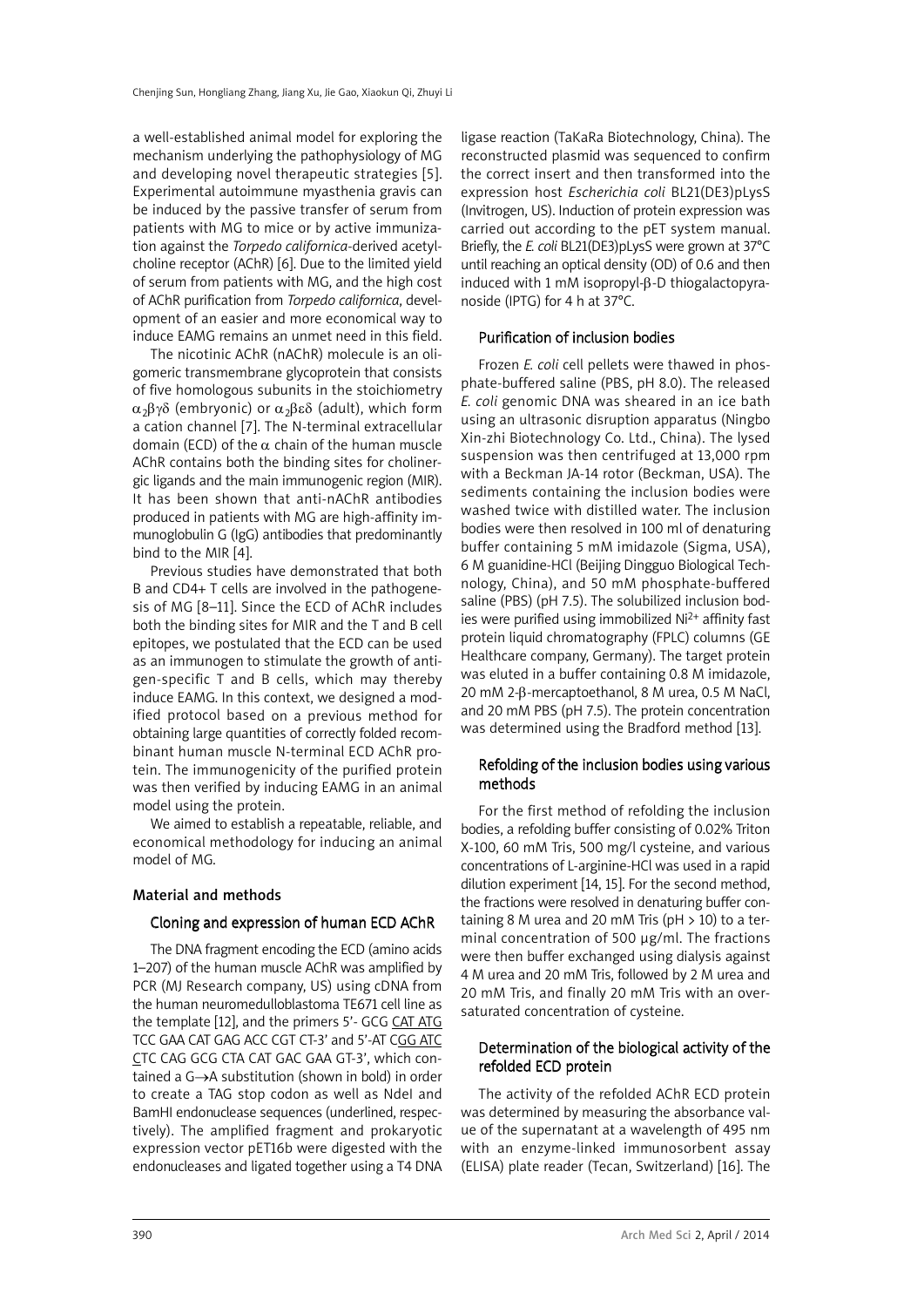Improved methodology to obtain large quantities of correctly folded recombinant N-terminal extracellular domain of the human muscle acetylcholine receptor for inducing experimental autoimmune myasthenia gravis in rats

anti-AChR (mAb35) and horseradish peroxidase (HRP)-labeled rabbit anti-rat IgG (Cell Signaling, US) antibodies used in these experiments were prepared as previously described [17]. The refolded proteins were then concentrated by dialyzing the samples against glycerin in dialysis bags. The protein concentration of the final protein yield was again determined using the Bradford method.

## Induction of the EAMG model

Eight-week-old female Lewis rats weighing 140– 160 g were purchased from Beijing Hufukang Biotech AG. The study was approved by our Institutional Animal Care and Use Committee (IACUC). All rats were microorganism-free animals. Three experimental groups of rats were subcutaneously (*s.c*.) injected with 50, 200, or 400 µg of ECD protein (*n* = 3 in each group) every seven days over a total of 21 days. Using a blinded protocol, two different examiners assessed clinical signs and body weight of the rats twice a week. The clinical severity of EAMG was graded using criteria previously described by Wu *et al*. [6]. Briefly, the grading criteria were as follows: no definite weakness – 0; weak grip or cry with fatigability  $-1$ ; hunched posture at rest, head down, forelimb digits flexed, or tremulous ambulation – 2; and severe generalized weakness, no cry or grip, or moribund – 3. Rats with intermediate signs were assigned grades of 1.5 or 2.5, as appropriate.

## Determination of AChR IgG antibody titers in serum

On the 30th day after immunization, 1 ml of serum was isolated from rats treated with ECD AChR protein and control rats, and antibody titers were determined using an ELISA assay [16].

## Statistical analysis

Data were presented as mean values ± standard deviations (SD). The Statistical Program for Social Sciences 14.0 (SPSS, IBM, US) was used to analyze all data. One-way analysis of variance (ANOVA) and Kruskal-Wallis tests were used to compare values among groups followed by Student's *t*-test or Mann-Whitney *U*-test to compare values between groups. All tests were two-tailed and the level of significance was set to *p* < 0.05.

### Results

## Cloning and expression of human ECD

Sequencing results showed that all of the reconstructed plasmids contained wild-type sequences as expected without any mutations, including the codon-optimized sequences. After screening several clones, a restriction digest and subsequent gel electrophoresis analysis revealed a 650 bp fragment, indicating proper insertion of the ECD fragment in the vector (Figure 1). Human ECD was efficiently overexpressed as a fusion protein with an amino-terminal histidine tag containing 10 residues in the pET16b vector.

## Purification of inclusion bodies

The results of SDS-PAGE analysis before and after IPTG induction and inclusion body purification are summarized in Figure 2. The *E. coli* exhibited no leaky protein expression in the absence of IPTG, but efficiency produced a protein of approximately 26 kDa after the addition of IPTG (Figure 2, lane 1 vs. 2). According to the Bioedit software, the predicted molecular weight (MW) of the ECD protein is 26.65 kDa, and therefore we presumed that the protein obtained from the induced *E. coli* corresponded to recombinant ECD. In addition, the purified inclusion body preparation demonstrated a protein band of similar size (Figure 2, lane 7).

# Determination of the biological activity of refolded human ECD

In the rapid dilution experiment, none of the L-arginine concentrations tested could prevent the formation of an insoluble dimer and multimer. As



Figure 1. Gel electrophoresis showing the AChR ECD fragment generated by PCR from AChR  $\alpha$ 1 subunit cDNA of TE671 cells and the recombinant pET 16b-ECD plasmid after ligation and restriction endonuclease digest. 1: DL 2000 marker; 2: AChR ECD PCR fragment; 3: The fragment after insertion into pET16b and subsequent restriction endonuclease digestion with BamHI and NdeI. The arrow indicates the AChR ECD fragment, which was the smaller band of approximately 650 bp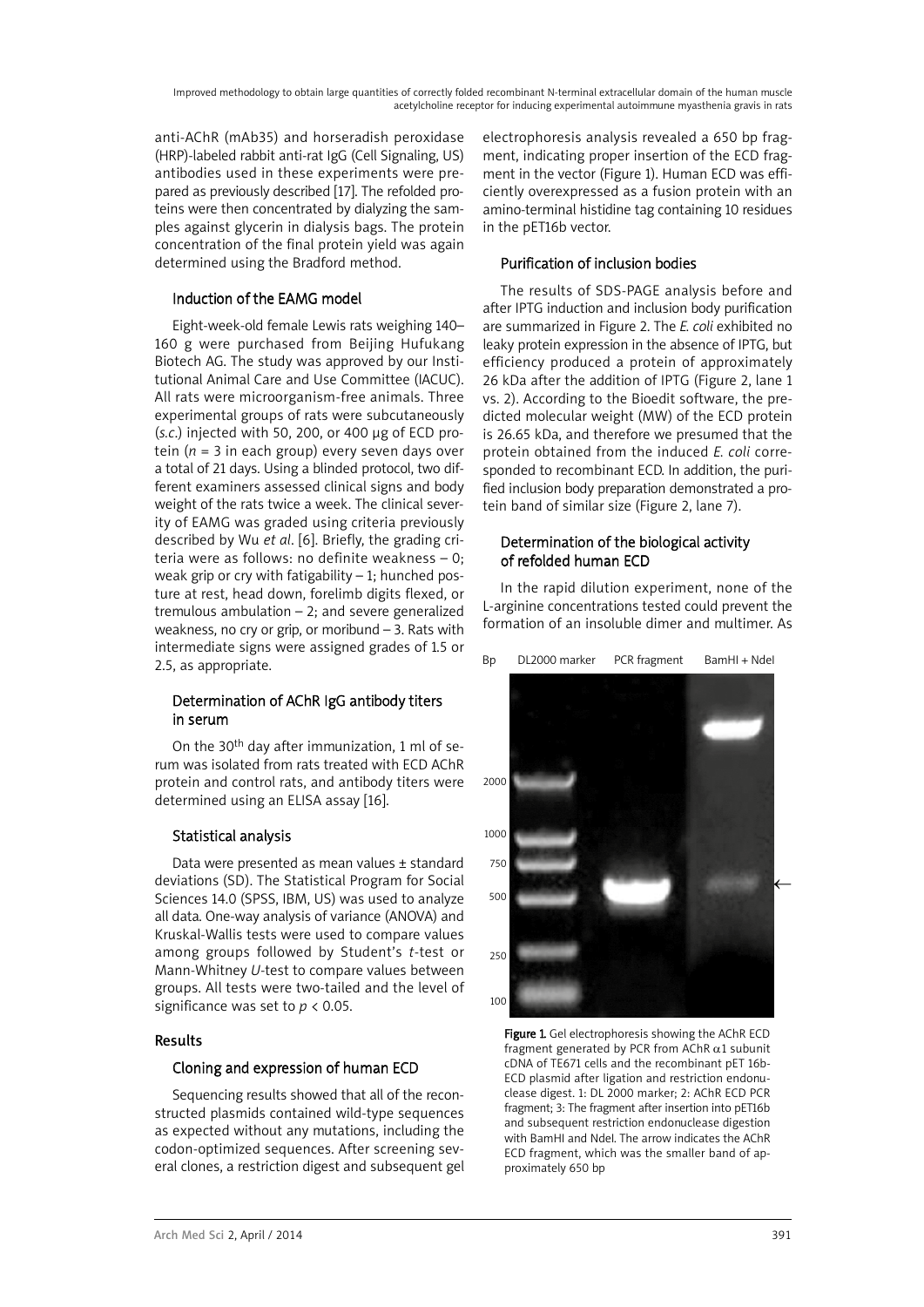

Figure 2. The expression of AChR α1 subunit ECD in *E. coli.* The samples were resolved by SDS-PAGE and visualized by Coomassie blue stain. Lane 1: Protein marker. Lane 2: BL21(DE3) pLysS bacteria not induced by IPTG. Lane 3: BL21(DE3) pLysS bacteria induced by 1 mM IPTG for 4 h. Lane 4: Supernatant of induced culture after centrifugation. Lane 5: Sediment of the induced culture after centrifugation. Lane 6: Supernatant from washed inclusion bodies after purification on an Ni<sup>2+</sup> column. Lane 7: Purified inclusion bodies. Lane 8: Non-hydrogenated re-folded AChR ECD protein. Lane 9: Hydrogenated re-folded AChR ECD protein

shown in Figure 3, we determined that the optimal method for the re-folding of recombinant ECD was the dialysis method. In addition, we found that a concentration of 5 µg/ml recombinant protein was optimal for dialysis. Importantly, prior to concentrating the recombinant protein, we found that the protein was prone to precipitation after



Figure 3. The anti-AChR mAb35 antibody binds to refolded recombinant human AChR ECD protein refolded using the dialysis method. The absorbance values as shown by ELISA were significantly increased by more than 10-fold in the experimental group compared to the control group (*p* < 0.05), indicating that the recombinant protein had biological activity after dialysis refolding. Representative data from one out of three independent experiments are presented as mean value ± standard deviation (SD)

a freeze/thaw cycle, suggesting that the protein was inherently unstable. However, after determination of protein concentration, the protein did not exhibit sedimentation and was able to bind the anti-AChR antibody (mAb35) in an ELISA after repeated freeze/thaw cycles, indicating that the protein was stable and maintained the native conformation (Figure 4). Previous studies failed to indicate how protein stability was maintained, and therefore our optimized procedure provides a sufficient method for maintaining long-term stability of the recombinant protein. The refolding of pro-



Figure 4. The AChR antibody titers in serum from each experimental group were significantly higher than the control group ( $p < 0.05$ ). Representative data from one out of three independent experiments are presented as mean value ± standard deviation (SD);  $n = 3$  in each group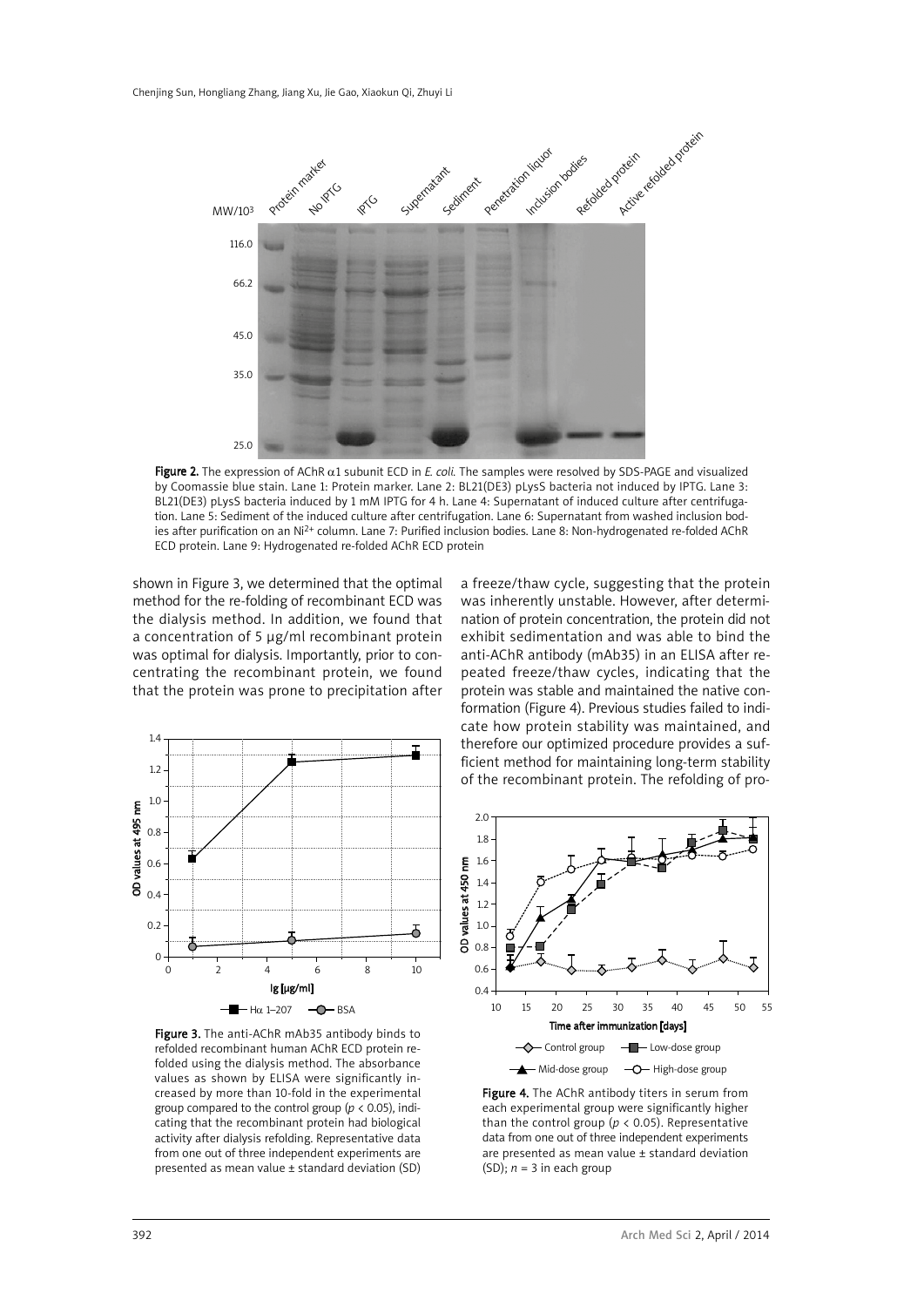Improved methodology to obtain large quantities of correctly folded recombinant N-terminal extracellular domain of the human muscle acetylcholine receptor for inducing experimental autoimmune myasthenia gravis in rats

teins isolated from inclusion bodies has been shown to generally have a low efficiency rate of less than 20% [18]. However, in our study, we obtained 4.55 g of refolded recombinant protein from 14 g of inclusion bodies generated from 1000 g of *E. coli.* Based on these amounts, the refolding efficiency of recombinant human ECD using the urea dialysis method was determined to be 32.5%.

### Induction of EAMG

All rats immunized with recombinant ECD acquired EAMG. For the evaluation of the EAMG animal model, we referred to the diagnostic criteria for human MG as previously described [6]. Acetylcholine receptor antibody testing is an important basis for the diagnosis of MG. Acetylcholine receptor antibody titers in each of the experimental groups were significantly higher than those in the control group ( $p < 0.05$ , Figure 4). Approximately 28 days (d) post-injection (p.i.), the EAMG reached the nadir in all of the groups. The rats gradually recovered from EAMG after approximately 35 d p.i., and by 49 d p.i., almost all of the rats had recovered from the disease. The rats in the 400 µg group showed the most severe clinical signs and at 14 d p.i., one rat in the 400 µg group died, followed by those immunized with 200 µg ECD protein. Rats in the 50 µg group and the control group did not exhibit any clinical signs (*p* < 0.05; Table I). No complication was observed in any of the groups.

### Discussion

Experimental autoimmune myasthenia gravis can be induced by the passive transfer of serum from patients with MG to mice and rats or by active immunization against the *Torpedo californica*-derived AChR [6]. Previous studies exploring EAMG have used AChR extracted from *Torpedo californica*; however, the cost to purchase or capture this species is substantially more expensive than TE671 cell cultures. TE671 cells express functional AChRs that have marked resemblance to muscle AChRs [19]. Since the  $\alpha$  subunit of AChRs purified from TE671 cells is very similar to that of muscle AChR, we hypothesized that the ECD protein generated from the TE671 AChR  $\alpha$  subunit cDNA sequence could be

used to induce EAMG in rats efficiently. Moreover, it is challenging to humanely remove Torpedo electric organs. It has been shown that previous purification methods of recombinant AChR yield proteins in inclusion bodies that can bind to  $\alpha$ -<sup>125</sup>I-bungarotoxin ( $\alpha$ -<sup>125</sup>I-BuTx) prior to re-folding, but cannot bind to an anti-AChR antibody (mAb35); however, refolded protein can bind both the toxin and antibody, indicative of full bioactivity [17].

Moreover, the cost of reagents using the  $\alpha$ <sup>-125</sup>l-BuTx method is markedly higher than the antibody approach used in our study. Therefore, our modified methodology costs much less than the previous methods for inducing the EAMG model.

Based on the study by Talib *et al*., we used molecular cloning and recombinant protein expression methods to obtain large quantities of properly folded human muscle recombinant AChR ECD protein [20]. Our revised methodology exhibited improvements in terms of protein expression, refolding, and yield of ECD protein compared to the previous method, all of which contribute to a much simpler, faster, and cheaper production of protein for use in the EAMG model. Importantly, these findings will greatly facilitate future studies of MG. The coding sequence of the ECD from the AChR  $\alpha$  subunit (a.a. 1–210) was originally identified in the early 1990s and successfully expressed in *E. coli* [20]. Using the expressed product, Lennon *et al*. successfully induced EAMG in Lewis rats [21]; however, the RNA sequence determined in that study was obtained from human muscle by RT-PCR, and isolated human muscle AChR has a short half-time and degrades quickly *in vitro*. Because of these characteristics, the product is easily contaminated and the yield can be limited. Therefore, in this study we cloned the ECD fragment by directly purifying the cDNA sequence of the AChR  $\alpha$  subunit from TE671 cells. TE671 cells express functional AChRs that have marked resemblance to muscle AChRs [22]. Since the  $\alpha$  subunit of AChRs purified from TE671 cells is very similar to that of muscle AChR, we hypothesized that the ECD protein generated from the TE671 AChR  $\alpha$  subunit cDNA sequence could be used to induce EAMG in rats efficiently.

One technical difficulty in obtaining a bioactive AChR ECD protein is how to ensure proper folding

| <b>Table I.</b> Clinical signs from each experimental group |  |  |  |
|-------------------------------------------------------------|--|--|--|
|-------------------------------------------------------------|--|--|--|

| Dose [µg] | No. positive (fatalities) | <b>Clinical features</b> |                            |                  |
|-----------|---------------------------|--------------------------|----------------------------|------------------|
|           |                           | Day of onset*            | Maximum grade of severity* | Duration [days]* |
| 0         |                           |                          | 0                          |                  |
| 50        | 1(0)                      | 30                       | 1.0                        | 29               |
| 200       | 2(0)                      | 28: 35                   | 1.5:1.5                    | 37:39            |
| 400       | 3(1)                      | $28.0 + 2.4$             | $2.0 \pm 0.2$              | $50.0 \pm 10.3$  |

*\*Mean ± standard error of the mean; n = 3 in each group*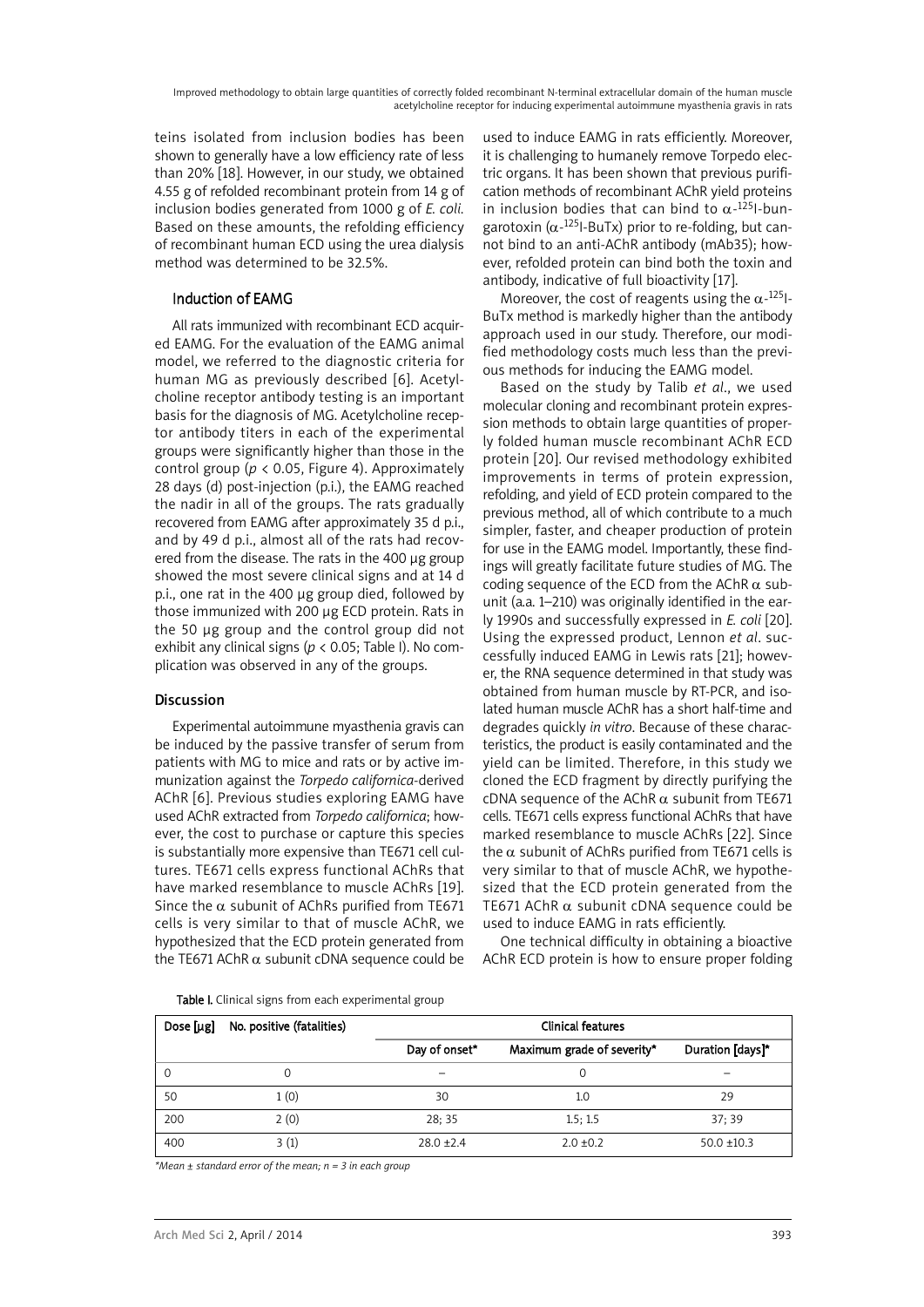of the protein. In this study, we explored and determined the optimal conditions for protein refolding. Initially, we assessed the rapid dilution method as described by White *et al*. to refold recombinant human ECD [15]. However, precipitate gradually developed when we were using this method, which may have resulted from an insufficient dilution ratio. Therefore, we next assessed various dilution ratios up to 1 : 200, and the protein concentration was below 20 µg/ml. However, even under these conditions, precipitation was still unavoidable and the refolding efficiency was only about 1%. Another possibility was that the N-terminal 10-histidine tag, which was fused to the recombinant protein, may have a negative effect on protein refolding. In the rapid dilution experiment, none of the L-arginine concentrations tested could prevent the formation of soluble dimers and multimers. Based on these findings, we hypothesized that the rapid formation of aggregates might be due to drastic and sudden changes in the concentrations of the denaturant during the dilution procedure. Therefore, we employed a dialysis strategy in order to gradually decrease the concentration of the denaturant for proper re-folding of the recombinant human ECD. In the refolding process during dialysis, the protein underwent a structural transition and began to fold when a critical concentration of urea was reached. If the concentration of the reductant decreased fast enough to enable the formation of disulfide bonds before the urea concentration reached the critical point, then we postulated that the protein may predominately form inter-chain disulfide bonds. To explore these hypotheses, we tested different refolding solutions with or without cysteine, or with cysteine at different stages of the dialysis experiment. Since the exact transition point of this protein in urea was unknown, the formation of disulfide bonds had to be delayed in order to avoid the formation of inter-chain disulfide bonds as the concentration of urea started to decrease. In this context, we devised a simpler protocol that would simulate this process. We estimated that after the dialysis against 4 M urea (1 : 50), the concentration of 2-ME would drop from 20 mM to approximately 0.4 mM. When an equal volume of the buffer was decanted and an equal volume of 20 mM Tris was added, the concentration of urea and 2-ME would further drop to 2 M and 0.2 mM, respectively. The oversaturated concentration of cysteine that was added was sufficient for reaction with the 2-ME in the buffer. As a result, the addition of cysteine in the diluted dialysis buffer would transform the strong reductive environment to a relatively mild reductive environment, which enables the formation of disulphide bonds in the hydrophobic core of the protein [19]. The solubility of cysteine in water is approximately 0.45 mM. As a consequence, the

cysteine (500 mg/l) added to the buffer was not readily resolved and decreased the rate of reaction with 2-ME. Therefore, a weak reductive environment was also formed in a relatively slow manner. This postulated dynamic change from a reductive environment to an oxidative environment in the dialysis buffer is also in agreement with the model reported by Lu *et al*. [19]. This concentration method using glycerin prevented the formation of insoluble multimers, and specifically the refolded recombinant protein was more stable. Therefore, the two key steps determined in our optimized dialysis protocol were: a) a shallow urea gradient that materializes from a stepwise dialysis; and b) the optimal time for adding a suitable concentration of cysteine.

The objective of our study is to explore a new therapy for MG. Autoantibody-induced complement activation, which causes disruption of the postsynaptic membrane, is recognized as a key pathogenic factor in MG. Therefore, the specific targeting of complement inhibitors to the site of complement activation is a potential therapy for MG. We had previously expressed single-chain antibody fragment-decay accelerating factor (scFv-DAF) [23], which was composed of a single-chain fragment scFv1956 based on the rat complement inhibitor DAF in prokaryotic systems, and studied its inhibitory effect on complement deposition *in vitro.* We will further test whether scFv-DAF may serve as a candidate for *in vivo* protection of MG.

In conclusion, we have described an improved procedure of refolding recombinant AChR ECD from human muscle. Our new method excludes the use of L-arginine, which is an expensive material, in the refolding solution, and significantly increases the refolding efficiency. We also found that glycerin dialysis enhances the stability of the recombinant human ECD. These improvements in the purification method allow for the production of large quantities of correctly folded recombinant AChR ECD from human muscle, which provides material for an easier and more economical way of inducing the EAMG animal model. Wu *et al*. [24] and Yang *et al*. [25], respectively, used the AChR  $\gamma$  subunit and the recombinant human AChR  $\alpha$  subunit to immunize HLA-DQ8 transgenic mice to develop ocular myasthenia gravis (oMG). The oMG model is a tool for studying the mechanism of oMG and generalized myasthenia gravis (gMG) pathogenesis in humans as well as for preclinical therapeutic analysis. Therefore, in future studies, after we clarify that scFv-DAF is a candidate for *in vivo* protection of AChR in the rat MG model, we will attempt to study the effect of DAF in the oMG model.

#### Acknowledgments

This project was supported by The National Natural Science Foundation of China (grant number